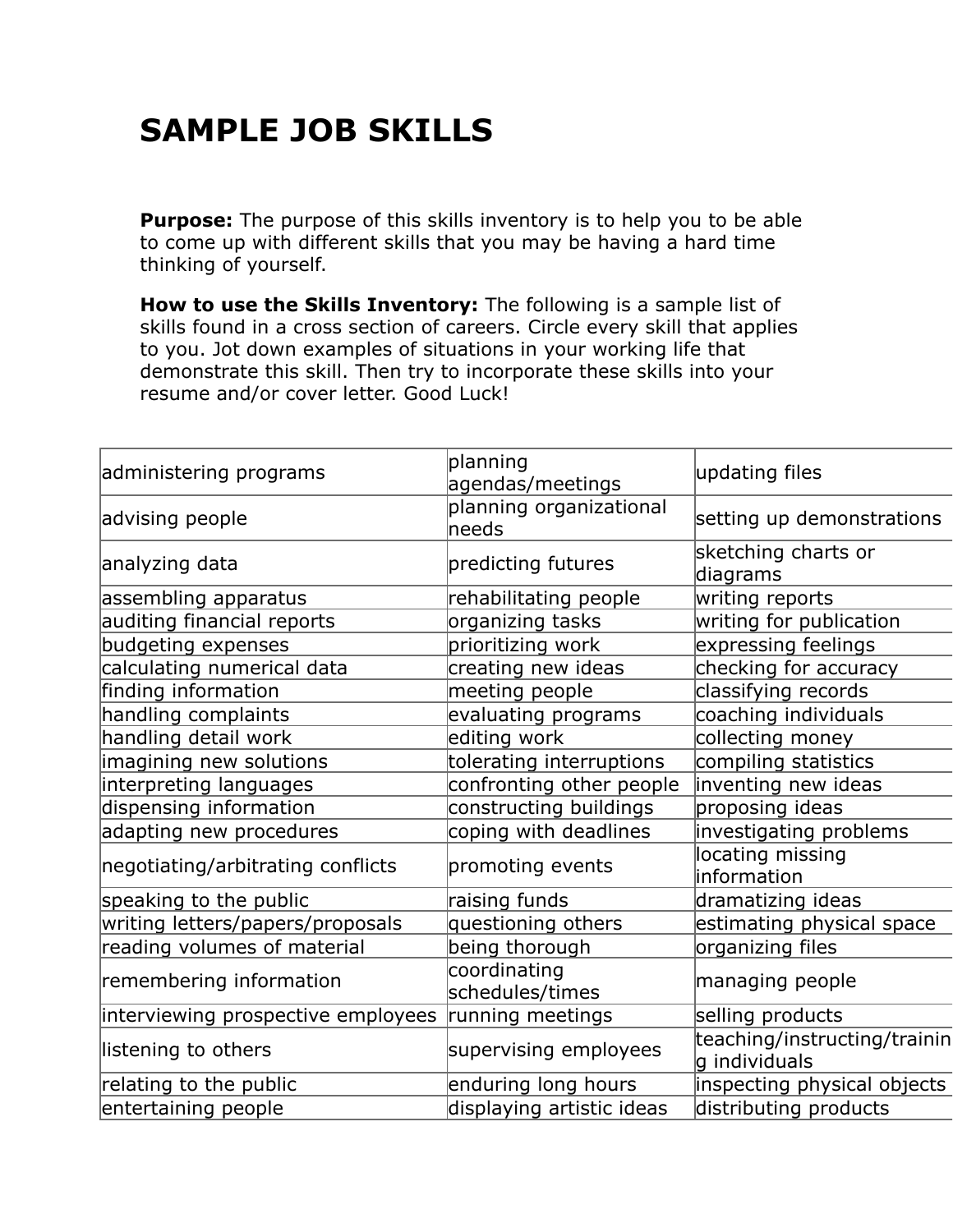| deciding uses of money                                              | managing an organizationdelegating responsibility                    |                                               |
|---------------------------------------------------------------------|----------------------------------------------------------------------|-----------------------------------------------|
| measuring boundaries                                                | serving individuals                                                  | mediating between people                      |
| counseling/consulting people                                        | motivating others                                                    | persuading others                             |
| operating equipment                                                 | reporting information                                                | summarizing information                       |
| supporting others                                                   | encouraging others                                                   | delegating responsibilities                   |
| determining a problem                                               | defining a problem                                                   | comparing results                             |
| screening telephone calls                                           | maintaining accurate<br>records                                      | drafting reports                              |
| collaborating ideas                                                 | administering medication                                             | comprehending ideas                           |
| overseeing operations                                               | motivating others                                                    | generating accounts                           |
| teaching/instructing/training<br>individuals                        | thinking in a logical<br>manner                                      | making decisions                              |
| becoming actively involved                                          | defining performance<br>standards                                    | resolving conflicts                           |
| analyzing problems                                                  | recommending courses of<br>action                                    | selling ideas                                 |
| preparing written communications                                    | expressing ideas orally to<br>individuals or groups                  | conducting interviews                         |
| performing numeric analysis                                         | conducting meetings                                                  | setting priorities                            |
| setting work/committee goals                                        | developing plans for<br>projects                                     | gathering information                         |
| taking personal responsibility                                      | thinking of creative ideas                                           | providing discipline when<br>necessary        |
| maintaining a high level of activity                                | enforcing rules and<br>regulations                                   | meeting new people                            |
| developing a climate of enthusiasm,<br>teamwork, and cooperation    | interacting with people at picking out important<br>different levels | information                                   |
| creating meaningful and challenging<br>lwork                        | taking independent action                                            | skillfully applying<br>professional knowledge |
| maintaining emotional control under knowledge of concepts<br>stress | and principles                                                       | providing customers with<br>service           |
| knowledge of                                                        |                                                                      |                                               |
| community/government affairs                                        |                                                                      |                                               |

## **Hands On Skills**

Use my hands Assemble or make things Build or repair things Construct or repair buildings